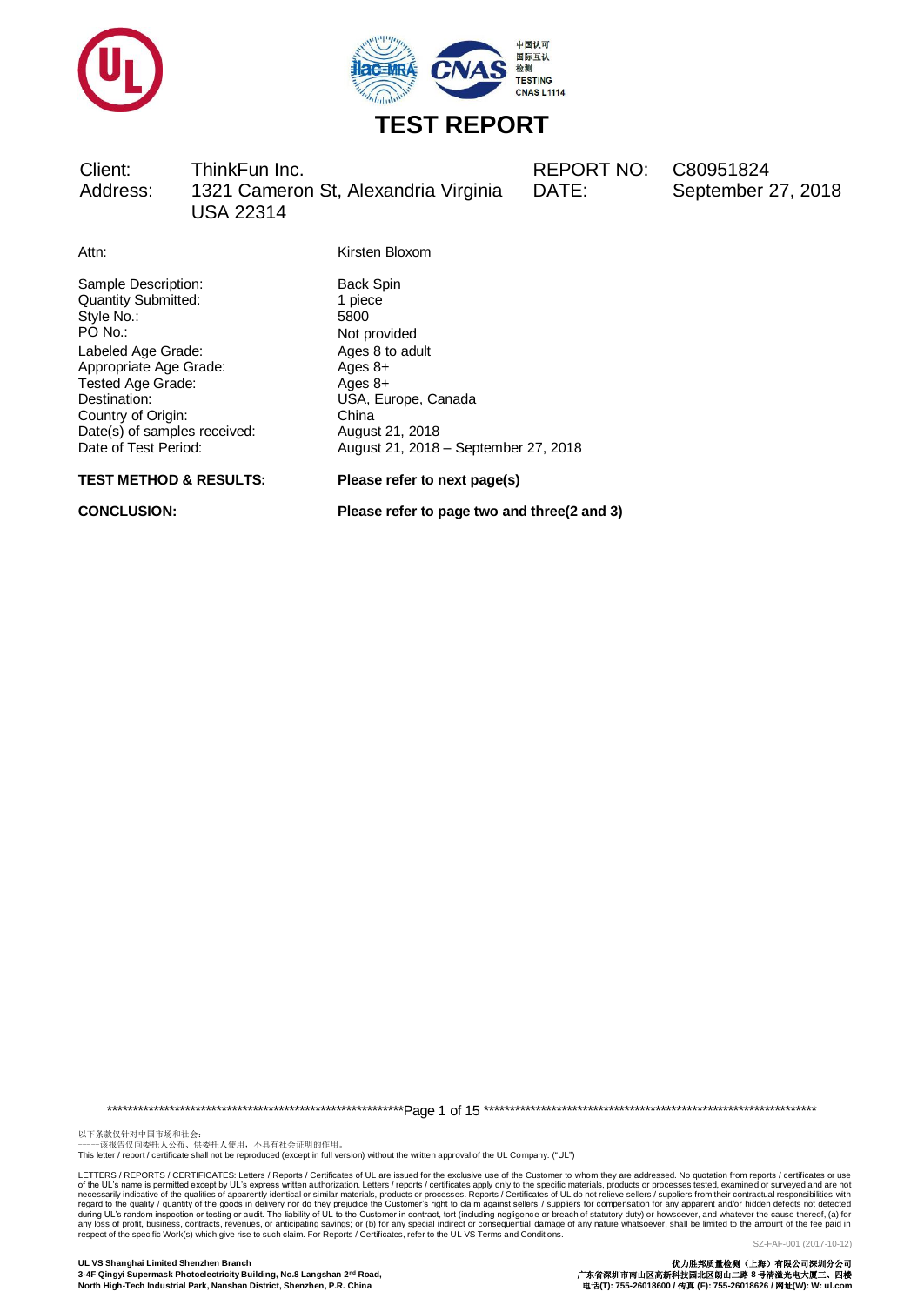



| Client:<br>ThinkFun Inc.<br>1321 Cameron St, Alexandria Virginia<br>Address:<br><b>USA 22314</b> | REPORT NO: C80951824<br>DATE: | September 27, 2018 |
|--------------------------------------------------------------------------------------------------|-------------------------------|--------------------|
|--------------------------------------------------------------------------------------------------|-------------------------------|--------------------|

### **CONCLUSION:**

| ASTM F963-17 Physical & Mechanical Requirements                                                                                                                                                                                                                           | <b>PASS</b>                 |
|---------------------------------------------------------------------------------------------------------------------------------------------------------------------------------------------------------------------------------------------------------------------------|-----------------------------|
| 16 CFR 1500 Physical & Mechanical Requirements                                                                                                                                                                                                                            | <b>PASS</b>                 |
| Canada Toys Regulations SOR/2011-17 And Regulations Amending Toys Regulations SOR/2016-195<br>&SOR/2016-302 & SOR/2018-138 Physical And Mechanical Requirements                                                                                                           | <b>PASS</b>                 |
| EN 71-1:2014 Mechanical & Physical Properties                                                                                                                                                                                                                             | <b>PASS</b>                 |
| ASTM F963-17 Flammability Requirements                                                                                                                                                                                                                                    | <b>PASS</b>                 |
| 16 CFR 1500.3 (c) (6) (vi) / 16 CFR 1500.44 Flammability Requirements                                                                                                                                                                                                     | <b>PASS</b>                 |
| Canada Toys Regulations SOR/2011-17 And Regulations Amending Toys Regulations                                                                                                                                                                                             | <b>PASS</b>                 |
| SOR/2016-195&SOR/2016-302&SOR/2018-138 Flammability Requirements (Cellulose Nitrate And<br>Celluloid)                                                                                                                                                                     |                             |
| EN 71-2:2011+A1:2014 Flammability                                                                                                                                                                                                                                         | <b>PASS</b>                 |
| Flammability Requirements For Textile Fibres: SOR/2016-194                                                                                                                                                                                                                | NOT APPLICABLE <sup>#</sup> |
| Soluble Migrated Elements [ASTM F963-17 Section 4.3.5.1 (2), 4.3.5.2 (2)(b) & 8.3]                                                                                                                                                                                        | NOT APPLICABLE <sup>#</sup> |
| Total Lead Content In Substrates [ASTM F963-17 Section 4.3.5.2 (2)(a)]                                                                                                                                                                                                    | <b>PASS</b>                 |
| Total Lead Content In Paints And Surface Coatings [ASTM F963-17 Section 4.3.5.1(1)]                                                                                                                                                                                       | NOT APPLICABLE <sup>#</sup> |
| Determination Of Migration Of Cadmium [ASTM F963-17 Clause 4.3.5.2(2c)]                                                                                                                                                                                                   | NOT APPLICABLE <sup>#</sup> |
| Total Lead Content In Substrates [Consumer Product Safety Improvement Act Of 2008 Section 101]                                                                                                                                                                            | <b>PASS</b>                 |
| Total Lead Content In Paints And Surface Coatings [Consumer Product Safety Improvement Act Of 2008 NOT APPLICABLE <sup>#</sup><br>Section 101]                                                                                                                            |                             |
| Total Lead Content In Paints And Surface Coatings [16 CFR 1303]                                                                                                                                                                                                           | NOT APPLICABLE <sup>#</sup> |
| Total Lead Content In Substrates [ California Proposition 65 Settlements Of Alameda Superior Court<br>RG07356892]                                                                                                                                                         | <b>PASS</b>                 |
| Total Lead Content In Paint And Surface Coatings [California Proposition 65 Settlements Of Alameda<br>Superior Court RG07356892]                                                                                                                                          | NOT APPLICABLE <sup>#</sup> |
| Total Heavy Metals In Packaging [NERC Heavy Metals in Packaging Wastes]                                                                                                                                                                                                   | <b>PASS</b>                 |
| Prohibition Of Children's Toys And Child Care Articles Containing Specified Phthalates<br>[16 CFR 1307.3]                                                                                                                                                                 | NOT APPLICABLE <sup>#</sup> |
| Total Phthalates Content [California Proposition 65 Settlements Of County Of Sacramento                                                                                                                                                                                   | NOT APPLICABLE <sup>#</sup> |
| Case Number 07AS04683, And The Alameda Superior Court Case Numbers BG07350969,<br>RG08367601, RG07351032 And RG08378050]                                                                                                                                                  |                             |
| Specific Substance In Surface Coatings [Canada Toys Regulations (SOR/2011-17), Toxicological<br>Hazards, Section 23 With SOR/2016-195 & SOR/2016-302 & SOR/2018-138 Amendment]                                                                                            | NOT APPLICABLE <sup>#</sup> |
| Total Lead And Mercury In Surface Coatings [Canada Toys Regulations (SOR/2011-17) With SOR/2016-NOT APPLICABLE <sup>#</sup><br>195 & SOR/2016-302 & SOR/2018-138 Amendment, Toxicological Hazards, Section 23 And SOR/2016-<br>193 Surface Coating Materials Regulations] |                             |
| Total Phthalates Content In Toys And Child Care Articles [Phthalates Regulation SOR/2016-188<br>Phthalates Content]                                                                                                                                                       | NOT APPLICABLE <sup>#</sup> |
| Total Lead Content [Canada Consumer Products Containing Lead Regulations (SOR/2018-83)]                                                                                                                                                                                   | <b>PASS</b>                 |

\*\*\*\*\*\*\*\*\*\*\*\*\*\*\*\*\*\*\*\*\*\*\*\*\*\*\*\*\*\*\*\*\*\*\*\*\*\*\*\*\*\*\*\*\*\*\*\*\*\*\*\*\*\*\*\*\*Page 2 of 15 \*\*\*\*\*\*\*\*\*\*\*\*\*\*\*\*\*\*\*\*\*\*\*\*\*\*\*\*\*\*\*\*\*\*\*\*\*\*\*\*\*\*\*\*\*\*\*\*\*\*\*\*\*\*\*\*\*\*\*\*\*\*\*\*

以下条款仅针对中国市场和社会:<br>-----该报告仅向委托人公布、供委托人使用,不具有社会证明的作用。

This letter / report / certificate shall not be reproduced (except in full version) without the written approval of the UL Company. ("UL")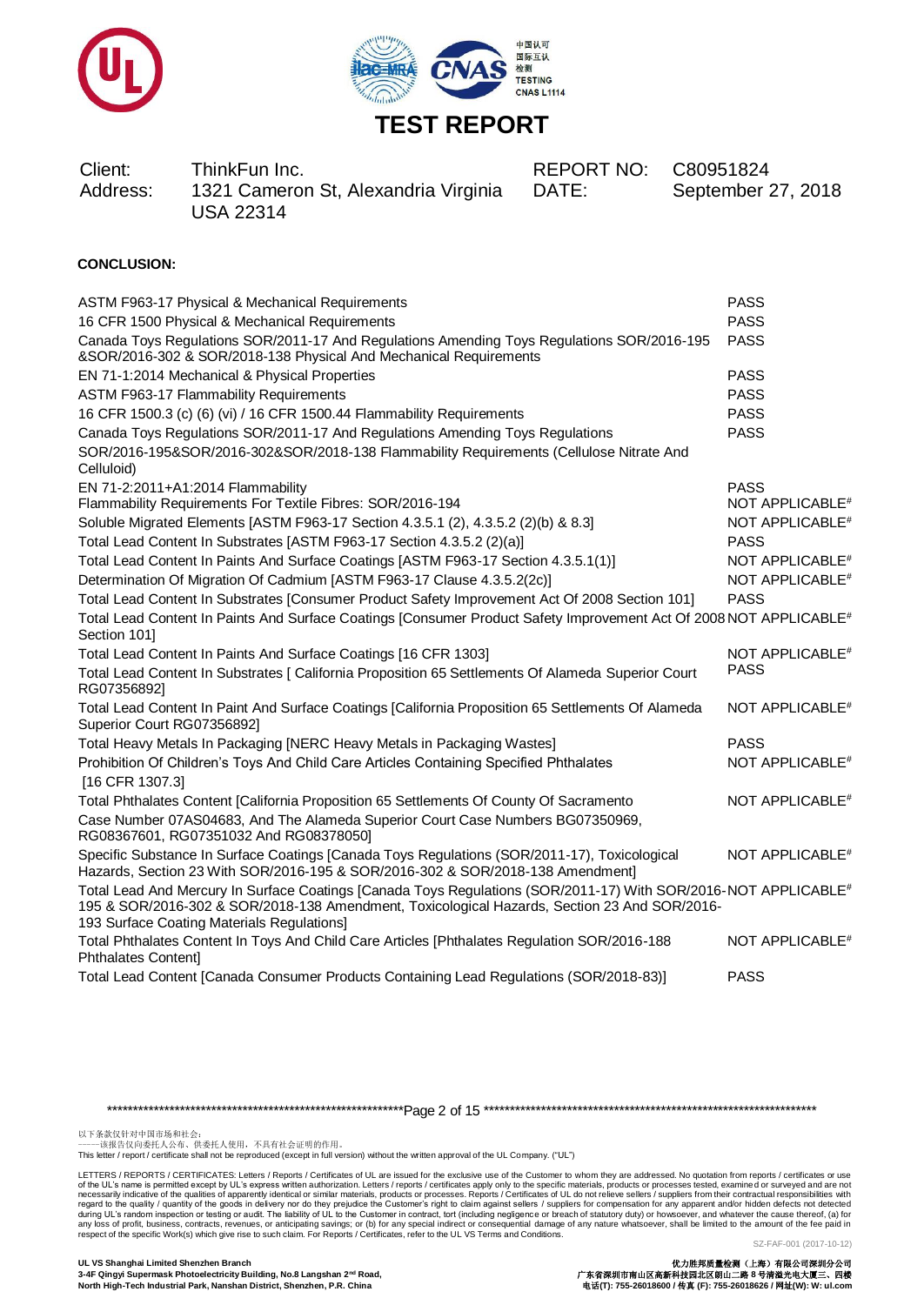



Client: ThinkFun Inc. REPORT NO: C80951824 Address: 1321 Cameron St, Alexandria Virginia USA 22314

DATE: September 27, 2018

### **CONCLUSION:**

| Migration Of Certain Elements [EN71-3: 2013 + A3:2018 Under 2009/48/EC Toy Safety Directive]                                                                                           | NOT APPLICABLE <sup>#</sup> |
|----------------------------------------------------------------------------------------------------------------------------------------------------------------------------------------|-----------------------------|
| Total Cadmium Content In Plastic [Point 23 Of The Annex XVII Of The Regulation (EC) No. 1907/2006<br>(REACH) With Further Amendment]                                                   | <b>PASS</b>                 |
| Total Cadmium Content In Surface Coating [Point 23 Of The Annex XVII Of The Regulation (EC) No.<br>1907/2006 (REACH) With Further Amendment]                                           | NOT APPLICABLE <sup>#</sup> |
| Total Phthalates Content In Toys And Child Care Articles [Point 51, 52 Of The Annex XVII Of The<br>Regulation (EC) No. 1907/2006 (REACH) With Further Amendment]                       | NOT APPLICABLE <sup>#</sup> |
| Determination of Azo Colorants [Regulation (EC) No. 1907/2006 on REACH Annex XVII Item No. 43 And NOT APPLICABLE#<br>Appendix 8 As Amended By Commission Regulation (EC) No. 552/2009] |                             |
| Total Heavy Metals In Packaging [94/62/EC]                                                                                                                                             | <b>PASS</b>                 |

#: There is no component on the submitted test samples under the testing scopes.

*For and on behalf of*: UL VS Shanghai Limited Shenzhen Branch

anich xio

David Mo Assistant Manager- Toys Department

**Important Notes**: The results relate only to the samples tested .

Lulu Tang

Lulu Yang Senior Technical Officer Chemical Department

\*\*\*\*\*\*\*\*\*\*\*\*\*\*\*\*\*\*\*\*\*\*\*\*\*\*\*\*\*\*\*\*\*\*\*\*\*\*\*\*\*\*\*\*\*\*\*\*\*\*\*\*\*\*\*\*\*Page 3 of 15 \*\*\*\*\*\*\*\*\*\*\*\*\*\*\*\*\*\*\*\*\*\*\*\*\*\*\*\*\*\*\*\*\*\*\*\*\*\*\*\*\*\*\*\*\*\*\*\*\*\*\*\*\*\*\*\*\*\*\*\*\*\*\*\*

以下条款仅针对中国市场和社会:<br>-----该报告仅向委托人公布、供委托人使用,不具有社会证明的作用。

This letter / report / certificate shall not be reproduced (except in full version) without the written approval of the UL Company. ("UL")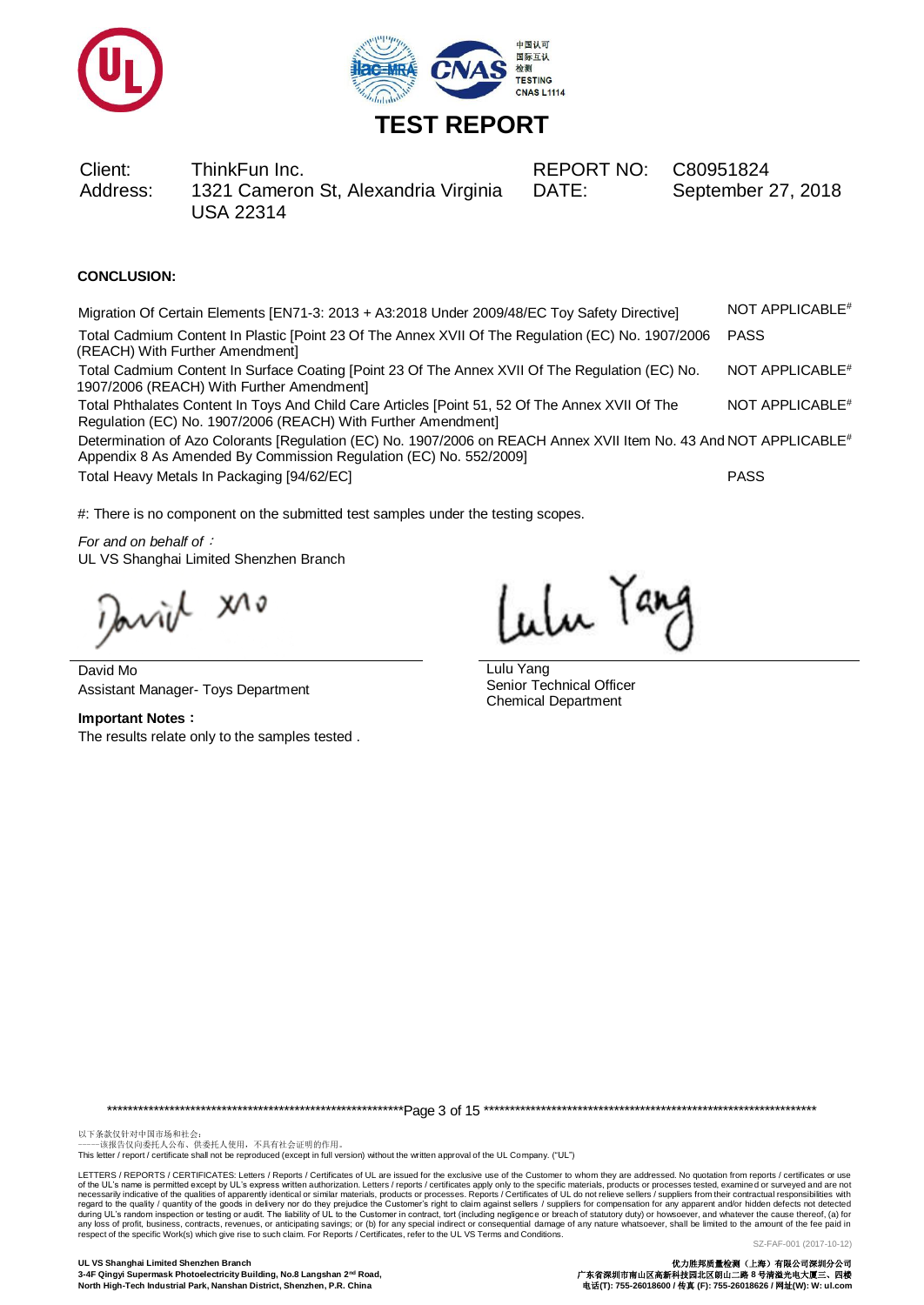



Client: ThinkFun Inc. REPORT NO: C80951824 Address: 1321 Cameron St, Alexandria Virginia USA 22314

DATE: September 27, 2018

### **TEST RESULTS**

**1. MECHANICAL AND PHYSICAL TEST**

### **1.1 AS PER ASTM STANDARD CONSUMER SAFETY SPECFICATION FOR TOYS SAFETY F963-17**

**The following clauses are identified to be applicable: Age grading for testing : Ages 8+ Samples Quantity : 3 pieces**

| <b>Clause</b> | <b>Test Items</b>                                               | <b>Assessment</b> |  |  |
|---------------|-----------------------------------------------------------------|-------------------|--|--|
| 4.1           | Material(visual check on cleanness)                             | P                 |  |  |
| 4.3.7         | Stuffing Materials (Visual Check On Contaminations)             | <b>NA</b>         |  |  |
| 4.5           | Sound producing toys                                            | <b>NA</b>         |  |  |
| 4.6           | Small Objects                                                   | <b>NA</b>         |  |  |
| 4.7           | Accessible Edges                                                | Þ#                |  |  |
| 4.8           | Projections                                                     | <b>NA</b>         |  |  |
| 4.9           | <b>Accessible Points</b>                                        | Þ#                |  |  |
| 4.10          | Wires Or Rods                                                   | NΑ                |  |  |
| 4.11          | Nails And Fasteners                                             | <b>NA</b>         |  |  |
| 4.12          | <b>Plastic Film</b>                                             | <b>NA</b>         |  |  |
| 4.13          | <b>Folding Mechanisms And Hinges</b>                            | <b>NA</b>         |  |  |
| 4.14          | Cords, Straps And Elastics                                      | <b>NA</b>         |  |  |
| 4.15          | <b>Stability And Over-Load Requirements</b>                     | <b>NA</b>         |  |  |
| 4.16          | <b>Confined Spaces</b>                                          | <b>NA</b>         |  |  |
| 4.17          | <b>Wheels, Tires And Axles</b>                                  | NΑ                |  |  |
| 4.18          | Holes, Clearance, And Accessibility Of Mechanisms               | <b>NA</b>         |  |  |
| 4.19          | Simulated Protective Devices, Such As Helmets, Hats And Goggles | NΑ                |  |  |
| 4.20          | Pacifiers                                                       | <b>NA</b>         |  |  |
| 4.21          | Projectile Toys                                                 | NΑ                |  |  |
| 4.22          | <b>Teethers And Teething Toys</b>                               | <b>NA</b>         |  |  |
| 4.23          | Rattles                                                         | <b>NA</b>         |  |  |
| 4.24          | <b>Squeeze Toys</b>                                             | <b>NA</b>         |  |  |
| 4.25          | <b>Battery Operated Toys</b>                                    | NΑ                |  |  |
| 4.26          | Toys Intended To Be Attached To A Crib Or Playpen               | <b>NA</b>         |  |  |
| 4.27          | <b>Stuffed And Beanbag-Type Toys</b>                            | <b>NA</b>         |  |  |
| 4.28          | <b>Stroller And Carriage Toys</b>                               | NΑ                |  |  |
| 4.29          | <b>Art Materials</b>                                            | <b>NA</b>         |  |  |
| 4.30          | Toy Gun Marking                                                 | <b>NA</b>         |  |  |
| 4.31          | <b>Balloons</b>                                                 | <b>NA</b>         |  |  |

\*\*\*\*\*\*\*\*\*\*\*\*\*\*\*\*\*\*\*\*\*\*\*\*\*\*\*\*\*\*\*\*\*\*\*\*\*\*\*\*\*\*\*\*\*\*\*\*\*\*\*\*\*\*\*\*\*Page 4 of 15 \*\*\*\*\*\*\*\*\*\*\*\*\*\*\*\*\*\*\*\*\*\*\*\*\*\*\*\*\*\*\*\*\*\*\*\*\*\*\*\*\*\*\*\*\*\*\*\*\*\*\*\*\*\*\*\*\*\*\*\*\*\*\*\*

以下条款仅针对中国市场和社会:<br>-----该报告仅向委托人公布、供委托人使用,不具有社会证明的作用。

This letter / report / certificate shall not be reproduced (except in full version) without the written approval of the UL Company. ("UL")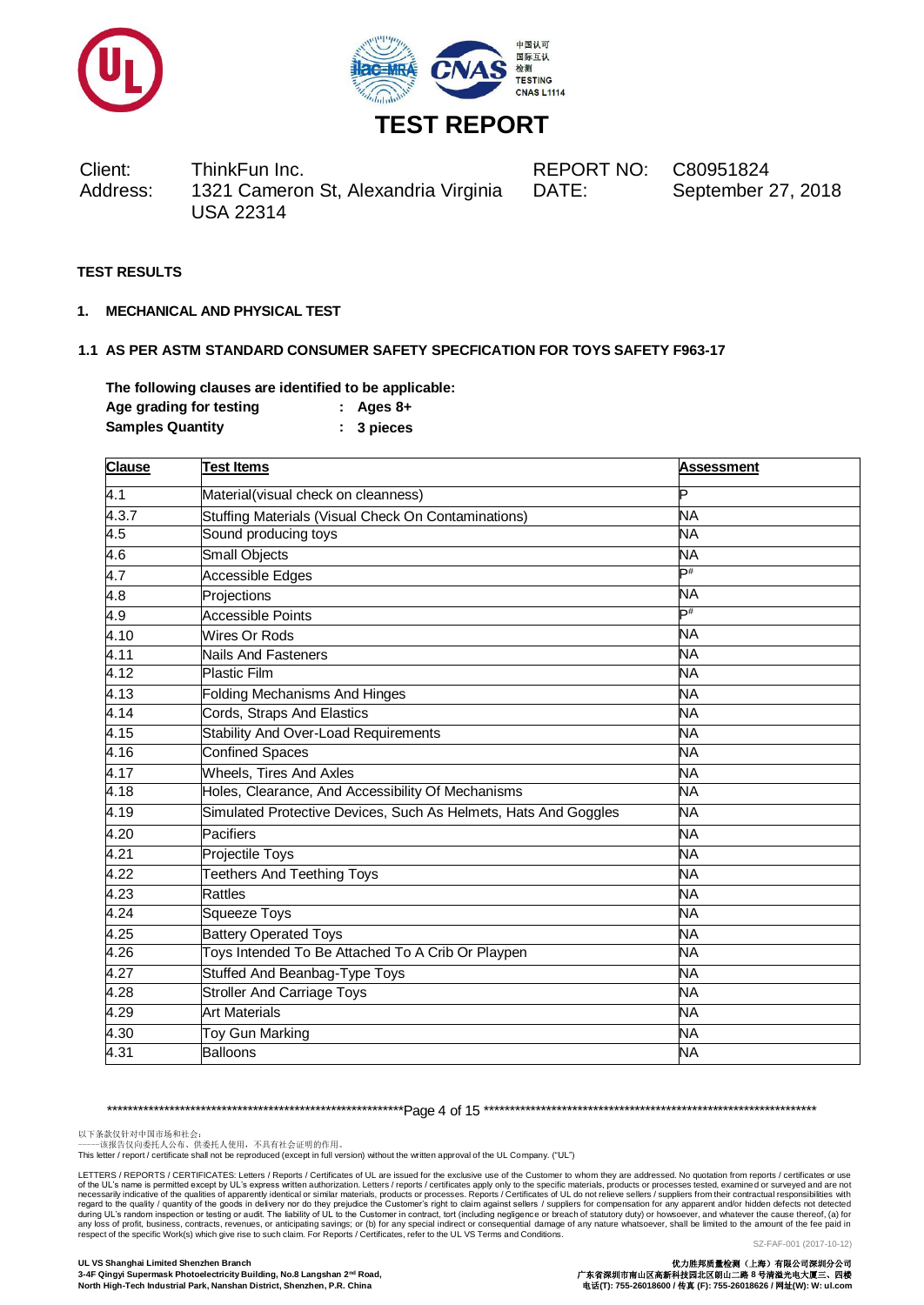



Client: ThinkFun Inc. REPORT NO: C80951824 Address: 1321 Cameron St, Alexandria Virginia USA 22314 DATE: September 27, 2018

### **TEST RESULTS**

| <b>Clause</b> | <b>Test Items</b>                             | <b>Assessment</b> |  |  |
|---------------|-----------------------------------------------|-------------------|--|--|
| 4.32          | Certain Toys With Nearly Spherical Ends       | NA                |  |  |
| 4.33          | <b>Marbles</b>                                | <b>NA</b>         |  |  |
| 4.34          | <b>Balls</b>                                  | <b>NA</b>         |  |  |
| 4.35          | Pompoms                                       | <b>NA</b>         |  |  |
| 4.36          | Hemispheric-Shaped Objects                    | <b>NA</b>         |  |  |
| 4.37          | Yoyo Elastic Tether Toys                      | <b>NA</b>         |  |  |
| 4.38          | <b>Magnets</b>                                | <b>NA</b>         |  |  |
| 4.39          | Jaw Entrapment In Handles And Steering Wheels | <b>NA</b>         |  |  |
| 4.40          | <b>Expanding Materials</b>                    | <b>NA</b>         |  |  |
| 4.41          | <b>Toy Chests</b>                             | <b>NA</b>         |  |  |
| 5             | Safety Labeling Requirements                  |                   |  |  |
| 6             | Instructional Literature                      |                   |  |  |
| 17            | Producer's Markings                           | םו                |  |  |

REMARK: P = Pass N/A=Not Applicable

#: Section 4.7 Accessible Edges and Section 4.9 Accessible Points are only applicable for toys for children under 96 months, and the assessment was for reference only.

\*\*\*\*\*\*\*\*\*\*\*\*\*\*\*\*\*\*\*\*\*\*\*\*\*\*\*\*\*\*\*\*\*\*\*\*\*\*\*\*\*\*\*\*\*\*\*\*\*\*\*\*\*\*\*\*\*Page 5 of 15 \*\*\*\*\*\*\*\*\*\*\*\*\*\*\*\*\*\*\*\*\*\*\*\*\*\*\*\*\*\*\*\*\*\*\*\*\*\*\*\*\*\*\*\*\*\*\*\*\*\*\*\*\*\*\*\*\*\*\*\*\*\*\*\*

以下条款仅针对中国市场和社会:<br>-----该报告仅向委托人公布、供委托人使用,不具有社会证明的作用。

This letter / report / certificate shall not be reproduced (except in full version) without the written approval of the UL Company. ("UL")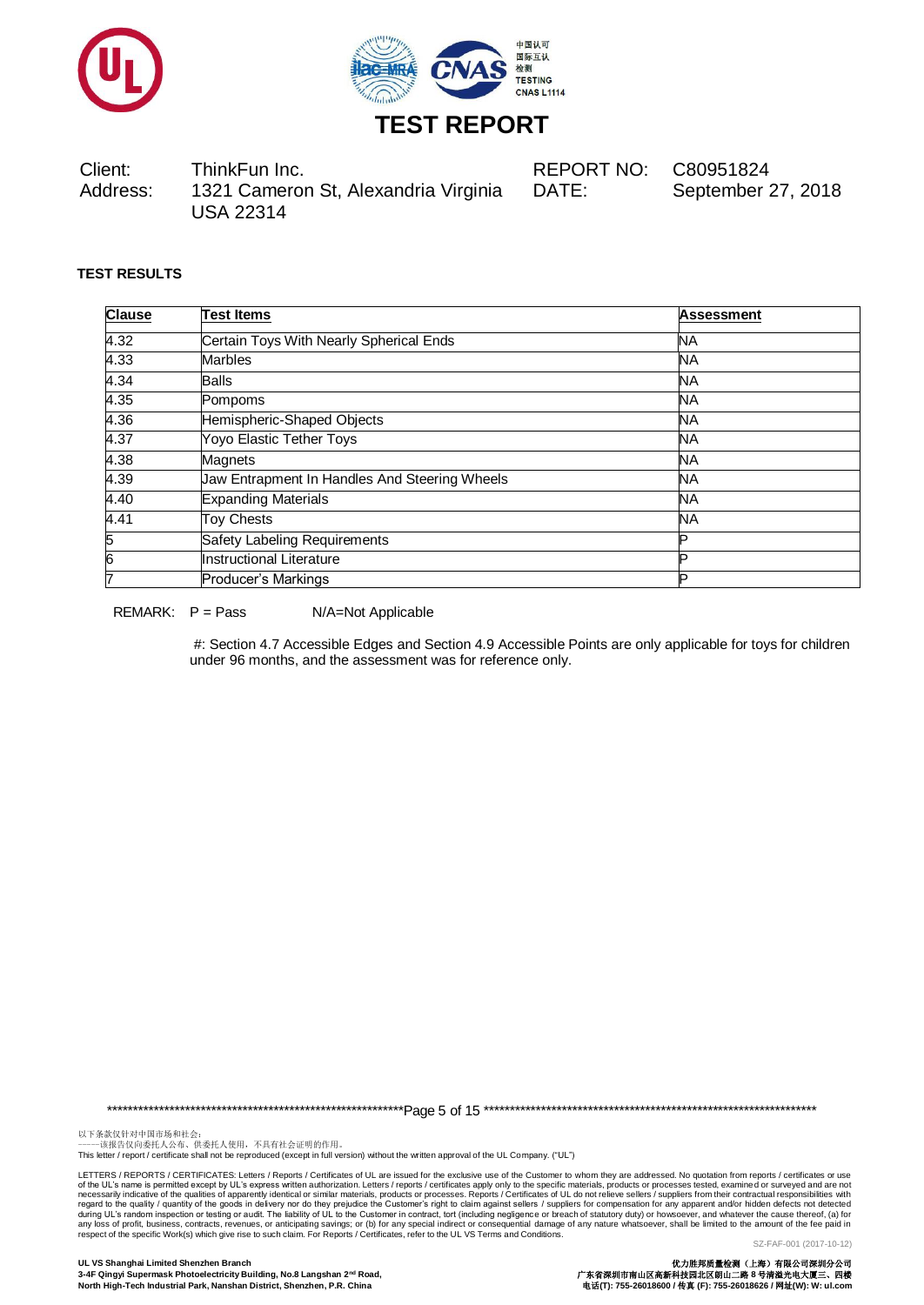



Client: ThinkFun Inc. REPORT NO: C80951824 Address: 1321 Cameron St, Alexandria Virginia USA 22314

DATE: September 27, 2018

### **TEST RESULTS**

#### **1.2 AS PER 16 CFR 1500.50, THE HAZARDS OF SHARP POINTS, SHARP EDGE AND SMALL PARTS ARE ASSESSED BOTH BEFORE AND AFTER APPLICABLE USE AND ABUSE TESTS:**

**The following clauses are identified to be applicable: Age grading for testing : Ages 8+ Samples Quantity : 3 pieces**

| <b>TEST ITEMS</b> | <b>SHARP POINT</b> | <b>SHARP EDGE</b> |
|-------------------|--------------------|-------------------|
|                   | (1500.48)          | (1500.49)         |
| As received       | D#                 | D#                |

| 150C  | prominence.<br>placement.<br>and<br>' conspicuousness<br>reaurrement:<br>_abelino | N۶  |
|-------|-----------------------------------------------------------------------------------|-----|
| 1500. | r articles intended for use by children<br>" Misbranded tovs and other            | 'Nz |

#### REMARK: P = Pass N/A=Not Applicable

#: The Mechanical and Physical Tests Requirement of U.S Consumer Products Safety Commission for Toys and Articles intended for use by the children Specified in U.S Code of Federal Regulations Title 16, Part 1500.48 and 1500.49 are only for children under 8 years of age. Only As Received Sharp Point and Sharp Edge were assessed, and the assessment was for reference only.

\*\*\*\*\*\*\*\*\*\*\*\*\*\*\*\*\*\*\*\*\*\*\*\*\*\*\*\*\*\*\*\*\*\*\*\*\*\*\*\*\*\*\*\*\*\*\*\*\*\*\*\*\*\*\*\*\*Page 6 of 15 \*\*\*\*\*\*\*\*\*\*\*\*\*\*\*\*\*\*\*\*\*\*\*\*\*\*\*\*\*\*\*\*\*\*\*\*\*\*\*\*\*\*\*\*\*\*\*\*\*\*\*\*\*\*\*\*\*\*\*\*\*\*\*\*

以下条款仅针对中国市场和社会:<br>-----该报告仅向委托人公布、供委托人使用,不具有社会证明的作用。

This letter / report / certificate shall not be reproduced (except in full version) without the written approval of the UL Company. ("UL")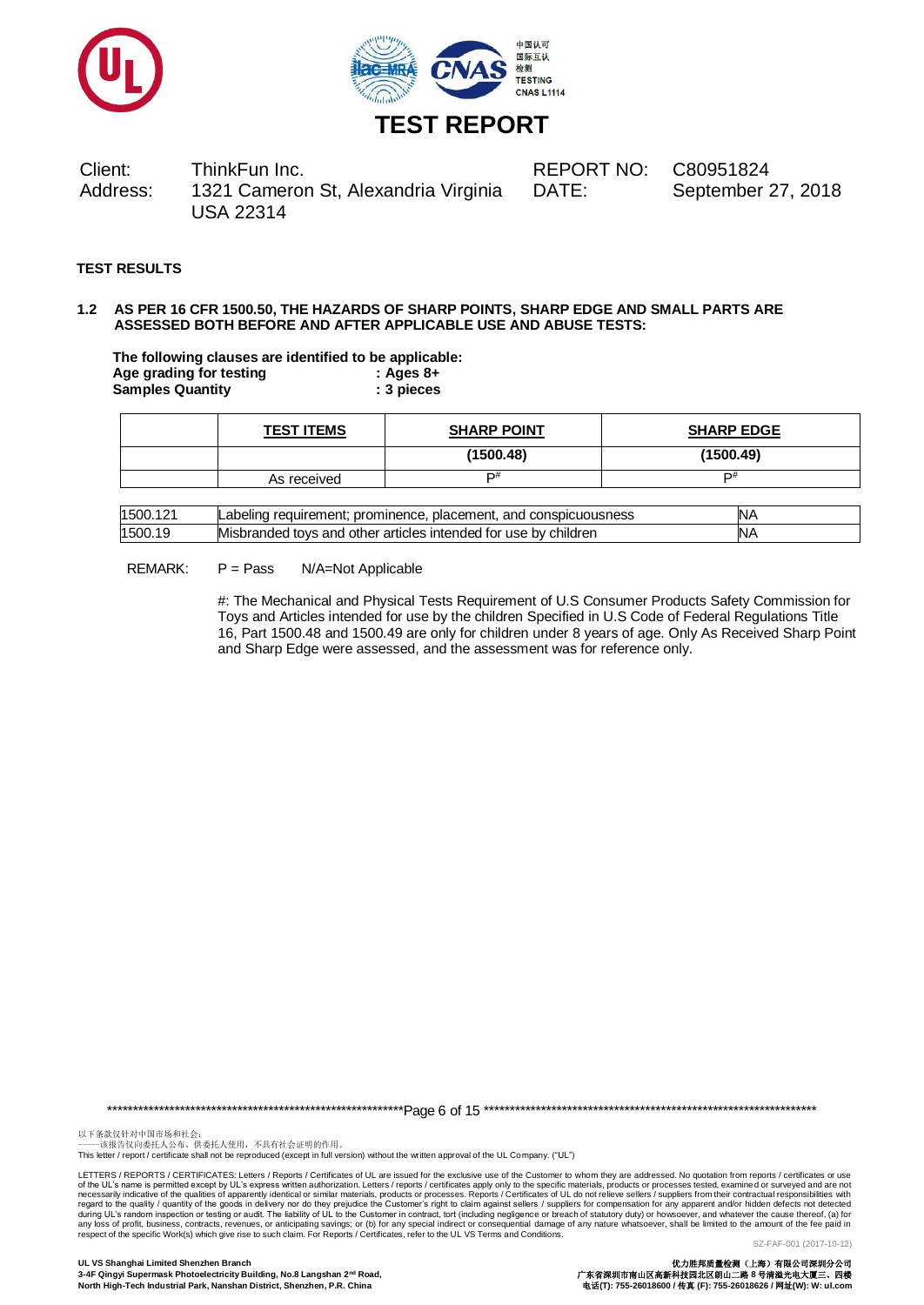



Client: ThinkFun Inc. REPORT NO: C80951824 Address: 1321 Cameron St, Alexandria Virginia USA 22314

DATE: September 27, 2018

### **TEST RESULTS**

### **1.3 AS PER CANADA TOYS REGULATIONS SOR/2011-17 and REGULATIONS AMENDING TOYS REGULATION SOR/2016-195 &SOR/2016-302 & SOR/2018-138**

**The following clauses are identified to be applicable: Age grading for testing : Ages 8+ Samples Quantity : 3 pieces**

| $(\overline{A})$ | <b>Test Items</b>                                                        | <b>Assessment</b> |
|------------------|--------------------------------------------------------------------------|-------------------|
| <u>ლ</u>         | General -- English and French bilingual statement                        | <b>NA</b>         |
| 4                | Packaging                                                                | NA                |
|                  | Mechanical hazard                                                        |                   |
| 7                | Small parts                                                              | <b>NA</b>         |
|                  | <b>Exposed Metal Edges</b>                                               | NA                |
| $\frac{8}{10}$   | Ends                                                                     | Þ                 |
|                  | <b>Exposed Plastic Parts</b>                                             | P                 |
| $\overline{11}$  | Exposed Wooden Surfaces, Edges And Corners                               | <b>NA</b>         |
| 12               | Glass                                                                    | NA                |
| 13               | Fasteners                                                                | <b>NA</b>         |
| 14               | Folding Mechanisms, Bracket Or Bracing                                   | NĀ                |
| 15               | Spring-Wound Driving Mechanism                                           | <b>NA</b>         |
| 16               | Projectile Component, Other Than A<br>Rocketry Component.                | NΑ                |
| $\overline{17}$  | Toys Which A Child Can Enter And<br>Which Can Be Closed By A Lid Or Door | <b>NA</b>         |
| $\overline{18}$  | Toys Which Are Stationary And<br>Intended To Bear The Weight Of A Child  | <b>NA</b>         |
| 19               | Impulsive noise                                                          | <b>NA</b>         |
| 20               | Thermal hazards                                                          | NΑ                |
|                  | Dolls and soft toys                                                      | <b>NA</b>         |
| 28               | Fastening to attach parts, clothing or ornamentation.                    | <b>NA</b>         |
| 29               | Stuffing materials                                                       | <b>NA</b>         |
| (A)              | Clean And Free From Vermin                                               | <b>NA</b>         |
| (B)              | Free From Hard And Sharp Foreign Matter                                  | <b>NA</b>         |
| 30               | Squeaker, reed, valve or other similar device                            | NΑ                |
| 31               | Eyes or nose                                                             | NΑ                |
| 35               | Plant seeds-Noise                                                        | NΑ                |
| 36               | Plant seeds-Stuffing material                                            | NA                |
| 37               | Pull and push toys                                                       | NA                |
| 38               | Toy steam engines                                                        | <b>NA</b>         |
| 40               | Rattle                                                                   | <b>NA</b>         |
| 41               | Elastic                                                                  | NA                |
| 42               | Yo-yo type balls                                                         | NΑ                |
| 43               | <b>Magnetic Toys</b>                                                     | <b>NA</b>         |
| 44               | <b>Warning for Magnet Kit</b>                                            | NΑ                |

Remark: P=Pass N/A=Not Applicable

The test isn't in CNAS accreditation scope

\*\*\*\*\*\*\*\*\*\*\*\*\*\*\*\*\*\*\*\*\*\*\*\*\*\*\*\*\*\*\*\*\*\*\*\*\*\*\*\*\*\*\*\*\*\*\*\*\*\*\*\*\*\*\*\*\*Page 7 of 15 \*\*\*\*\*\*\*\*\*\*\*\*\*\*\*\*\*\*\*\*\*\*\*\*\*\*\*\*\*\*\*\*\*\*\*\*\*\*\*\*\*\*\*\*\*\*\*\*\*\*\*\*\*\*\*\*\*\*\*\*\*\*\*\*

以下条款仅针对中国市场和社会:<br>-----该报告仅向委托人公布、供委托人使用,不具有社会证明的作用。

This letter / report / certificate shall not be reproduced (except in full version) without the written approval of the UL Company. ("UL")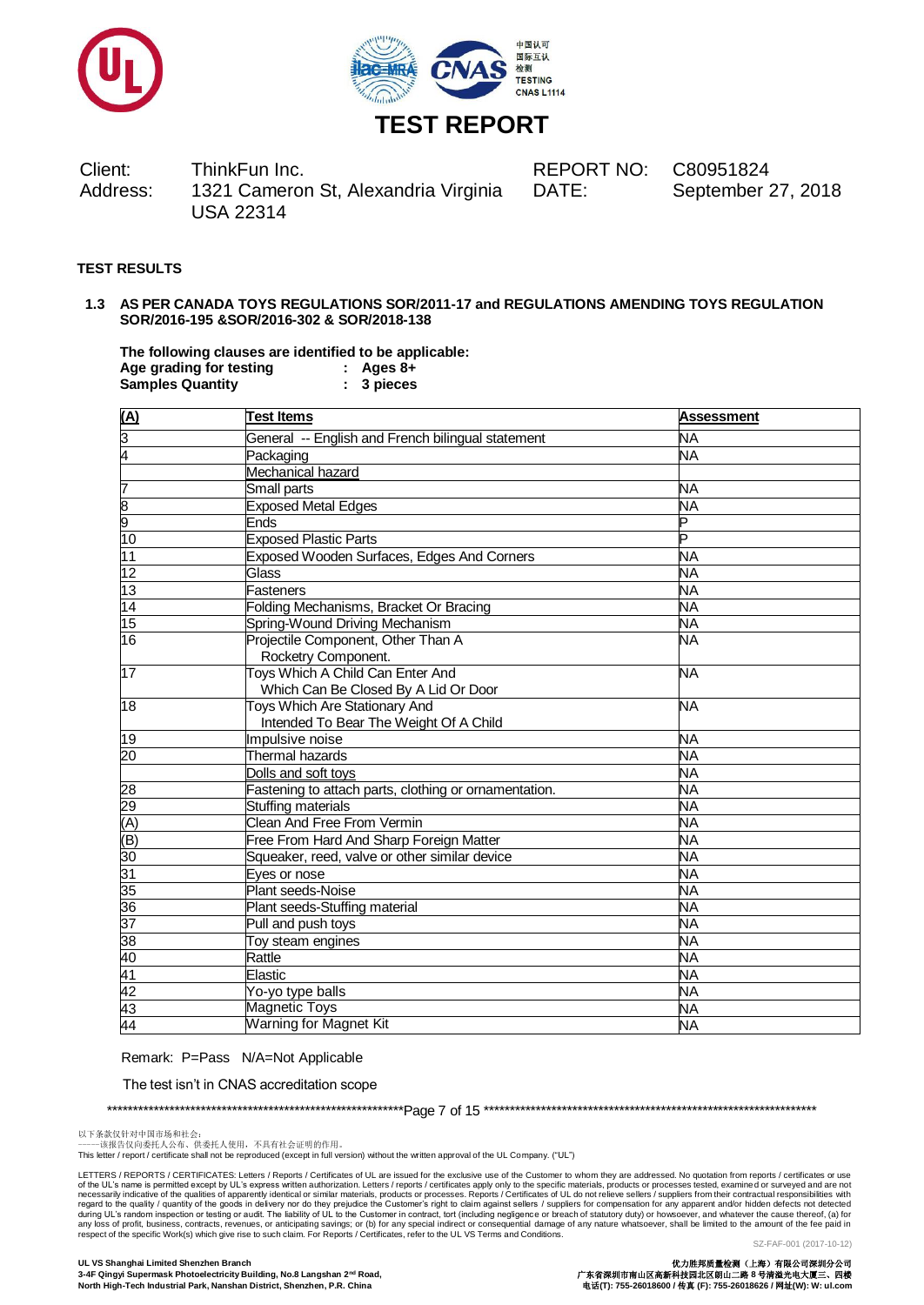



Client: ThinkFun Inc. REPORT NO: C80951824 Address: 1321 Cameron St, Alexandria Virginia USA 22314

DATE: September 27, 2018

### **TEST RESULTS**

#### **1.4 PHYSICAL AND MECHANICAL TESTS OF THE MOST STRINGENT REQUIREMENTS OF THE FOLLOWING STANDARDS: A) EN71-1:2014**

**Applicant Specified Age Grading for testing: Ages 8+ Sample size: 3 pieces**

**Clause** Test Items **Assessment** 4.1 Material cleanliness P 4.2 Assembly NA 4.3 Flexible plastic sheeting NA  $\overline{4.4}$  Toy bags NA 4.5 Glass Natural School and School and School and School and School and School and School and School and School 4.6 Expanding materials NA<br>4.7 Edges P 4.7 Edges P 4.8 Points and metallic wires P<br>
4.9 Protruding parts<br>
P 4.9 Protruding parts<br>4.10.1 Folding and slidi Folding and sliding mechanisms NA 4.10.2 Driving mechanisms NA 4.10.3 Hinges NA 4.10.4 Springs NA 4.11 Mouth-actuated toys and other toys intended to be put in the mouth NA 4.12 Balloons NAS NASH PART AND NASH PART AND THE SERIES OF THE SERIES OF THE SERIES OF THE SERIES OF THE SERIES OF THE SERIES OF THE SERIES OF THE SERIES OF THE SERIES OF THE SERIES OF THE SERIES OF THE SERIES OF THE SERI 4.13 Cords of toys kites and other flying toys NA 4.14.1 Toys which a child can enter NA 4.14.2 Masks and helmets NA 4.15 Toys intended to bear the mass of a child NA experimental definition of the Heavy immobile toys and the experimental control of the NA and A17 and Projectiles and A17 and Projectiles and A17 and Projectiles and A17 and Projectiles and A17 and Projectiles and A17 and 4.17 Projectiles NA 4.18 Aquatic toys and inflatable toys NA 4.19 Percussion caps specifically designed for use in toys and toy using percussion caps NA 4.20 Acoustics Acoustics Acoustic NA 4.21 Toys containing a non-electrical heat source NA 4.22 Small balls NA 4.23 Magnets NA 4.24 Yo-yo balls NA 4.25 Toys attached to food NA 5.1 General Requirements – Toys intended for children under 36 months NA 5.2 Soft-filled toys and soft-filled parts of a toy NA 5.3 Plastic sheeting NA 5.4 Cords, chains and electrical cables in toys NA 5.5 Liquid-filled toys NA

\*\*\*\*\*\*\*\*\*\*\*\*\*\*\*\*\*\*\*\*\*\*\*\*\*\*\*\*\*\*\*\*\*\*\*\*\*\*\*\*\*\*\*\*\*\*\*\*\*\*\*\*\*\*\*\*\*Page 8 of 15 \*\*\*\*\*\*\*\*\*\*\*\*\*\*\*\*\*\*\*\*\*\*\*\*\*\*\*\*\*\*\*\*\*\*\*\*\*\*\*\*\*\*\*\*\*\*\*\*\*\*\*\*\*\*\*\*\*\*\*\*\*\*\*\*

以下条款仅针对中国市场和社会:<br>-----该报告仅向委托人公布、供委托人使用,不具有社会证明的作用。

This letter / report / certificate shall not be reproduced (except in full version) without the written approval of the UL Company. ("UL")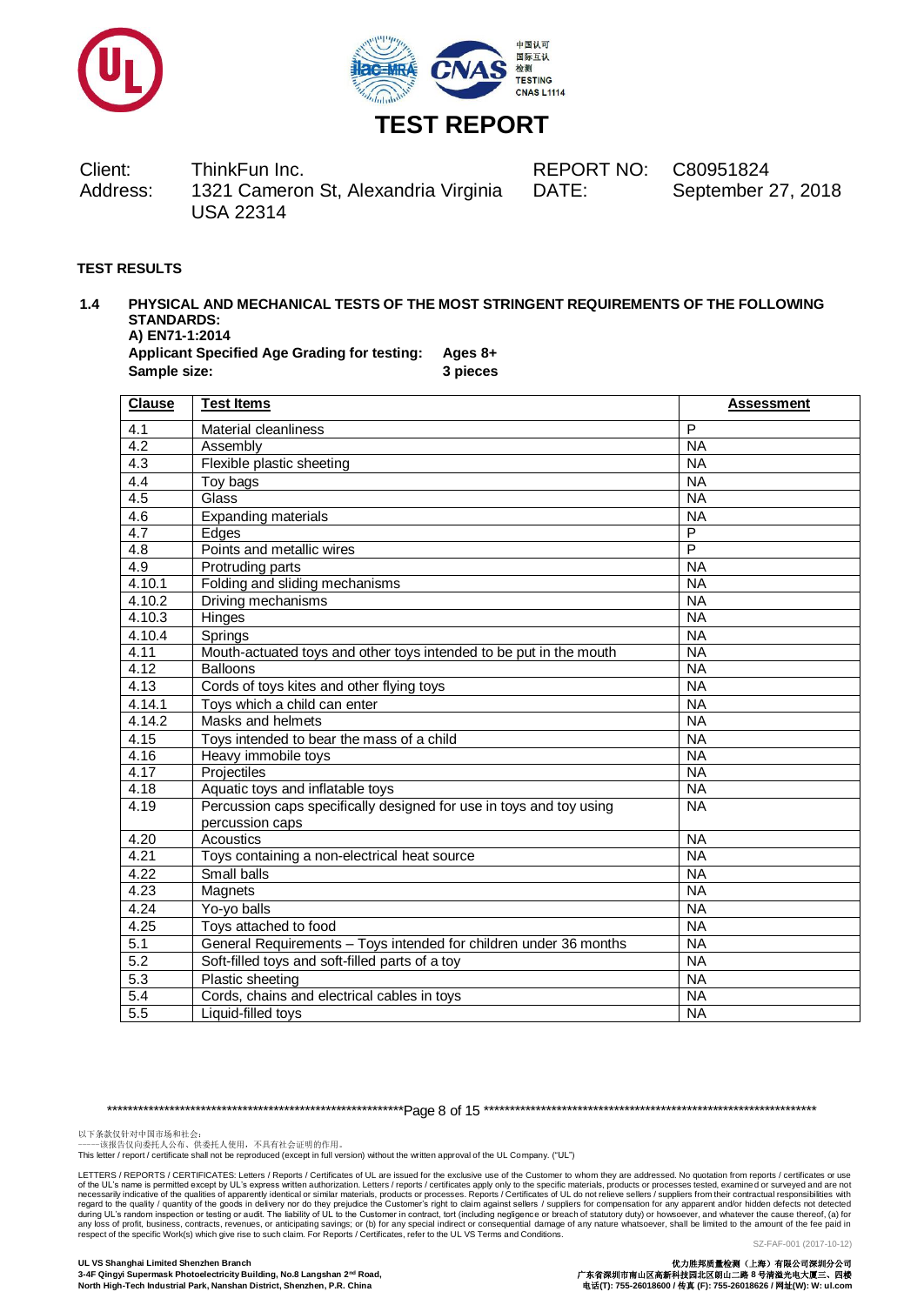



Client: ThinkFun Inc. REPORT NO: C80951824 Address: 1321 Cameron St, Alexandria Virginia USA 22314

DATE: September 27, 2018

### **TEST RESULTS**

| <b>Clause</b>  | <b>Test Items</b>                                             | <b>Assessment</b> |
|----------------|---------------------------------------------------------------|-------------------|
| 5.6            | Speed limitation of electrically driven ride-on toys          | <b>NA</b>         |
| 5.7            | Glass and porcelain                                           | <b>NA</b>         |
| 5.8            | Shape and size of certain toys                                | <b>NA</b>         |
| 5.9            | Toys comprising monofilament fibres                           | <b>NA</b>         |
| 5.10           | Small balls                                                   | <b>NA</b>         |
| 5.11           | Play figures                                                  | <b>NA</b>         |
| 5.12           | Hemispheric-shaped toys                                       | <b>NA</b>         |
| 5.13           | Suction cups                                                  | <b>NA</b>         |
| 5.14           | Straps intended to be worn fully or partially around the neck | <b>NA</b>         |
| 6              | Packaging                                                     | <b>NA</b>         |
| $\overline{7}$ | Warnings, markings and instructions for use                   | <b>NA</b>         |
| 7.1            | General                                                       | <b>NA</b>         |
| 7.2            | Warning on toys not intended for children under 36 months     | <b>NA</b>         |
| 7.5            | Warnings on functional toys and their packaging               | <b>NA</b>         |

Remarks: P=Pass NA=Not Applicable

Name and address of manufacturer or his authorized representative or importer into the community should be affixed on the toy and its packaging.

Warnings and safety instructions shall be written in the languages easily understood by consumers of the country in which the toy is to be sold. Only English version was reviewed.

\*\*\*\*\*\*\*\*\*\*\*\*\*\*\*\*\*\*\*\*\*\*\*\*\*\*\*\*\*\*\*\*\*\*\*\*\*\*\*\*\*\*\*\*\*\*\*\*\*\*\*\*\*\*\*\*\*Page 9 of 15 \*\*\*\*\*\*\*\*\*\*\*\*\*\*\*\*\*\*\*\*\*\*\*\*\*\*\*\*\*\*\*\*\*\*\*\*\*\*\*\*\*\*\*\*\*\*\*\*\*\*\*\*\*\*\*\*\*\*\*\*\*\*\*\*

以下条款仅针对中国市场和社会:<br>-----该报告仅向委托人公布、供委托人使用,不具有社会证明的作用。

This letter / report / certificate shall not be reproduced (except in full version) without the written approval of the UL Company. ("UL")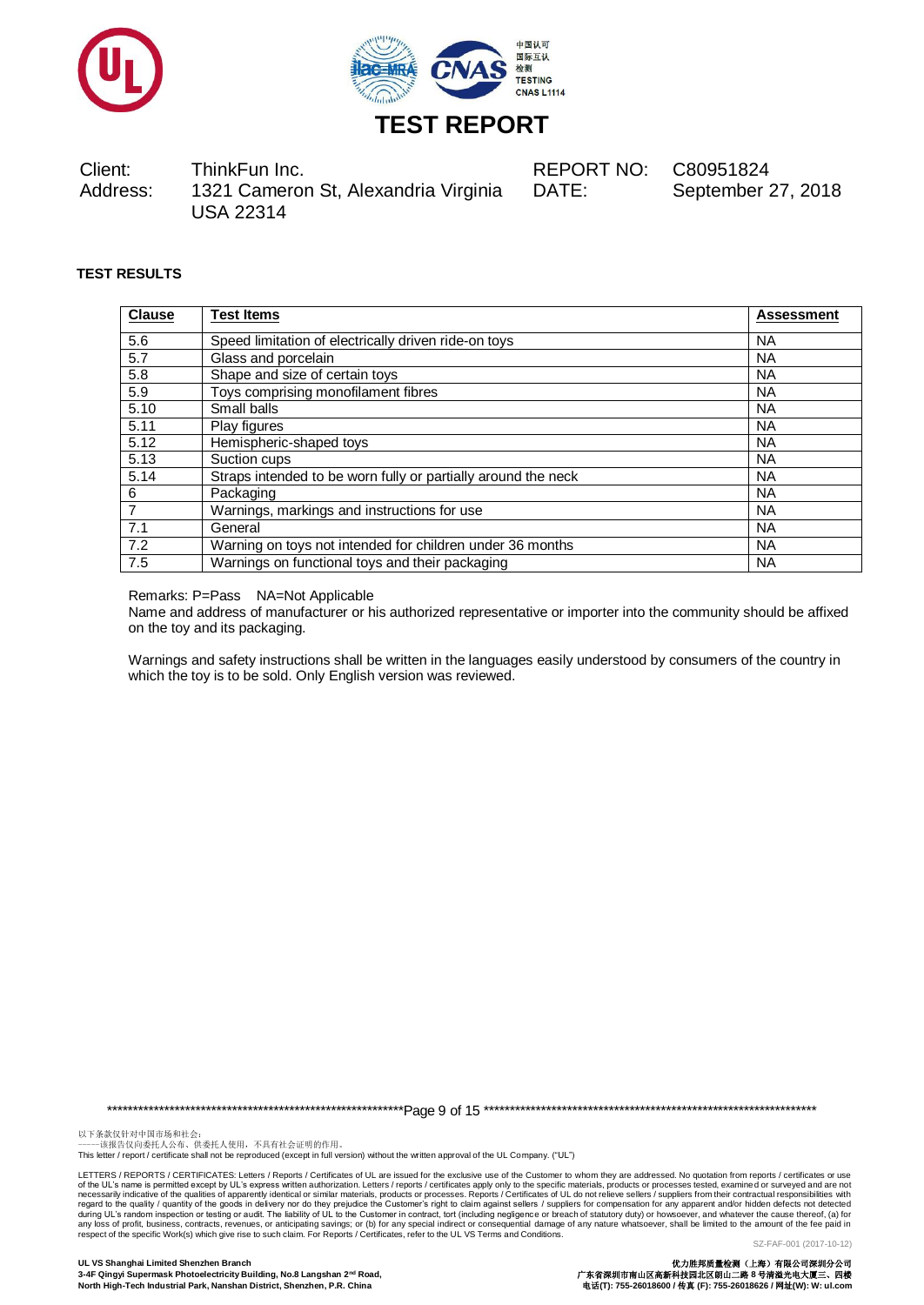



Client: ThinkFun Inc. REPORT NO: C80951824 Address: 1321 Cameron St, Alexandria Virginia USA 22314

DATE: September 27, 2018

#### **TEST RESULTS**

#### **2. FLAMMABILITY TEST**

#### **2.1 AS PER ASTM STANDARD ON SAFETY OF TOYS F963-17 ANNEX A5:**

Samples Quantity: 1 piece Requirement: Burning rate should not exceed 0.1 inch per second along the major axis.

Results: The sample was tested to be ignited but extinguished.

#### **2.2 AS PER U.S. CODE OF FEDERAL REGULATIONS TITLE 16 PART 1500.44 FOR RIGID AND PLIABLE SOLIDS DEFINED UNDER 16 CFR 1500.3 SECTION (C) (6) (VI):**

Samples Quantity: 1 piece Requirement: Burning rate should not exceed 0.1 inch per second along the major axis.

Results: The sample was tested to be ignited but extinguished.

#### **2.3 AS PER CANADA TOYS REGULATIONS SOR/2011-17 AND REGULATIONS AMENDING TOYS REGULATIONS SOR/2016-195 & SOR/2016-302 & SOR/2018-138 SECTION 21 (CELLULOSE NITRATE AND CELLULOID)**

- Requirement: Celluloid (cellulose nitrate) and materials with the same behavior in fire (except when used in varnish or paint) shall not be used in the manufacture of toys.
- Results: The submitted sample(s) complied with this requirement.
- Remark: The test isn't in CNAS accreditation scope

#### **2.4 AS PER EUROPEAN STANDARD ON SAFETY OF TOYS EN 71-2:2011 + A1:2014 SECTION 4.1 GENERAL REQUIREMENT (CELLULOSE NITRATE):**

Requirement: Celluloid (cellulose nitrate), except when used in varnish, paint or glue, or in balls of the type used for table tennis or similar games, and materials with the same behaviour in fire as celluloid, shall not be used in the manufacture of toys.

Results: The submitted sample(s) complied with this requirement.

\*\*\*\*\*\*\*\*\*\*\*\*\*\*\*\*\*\*\*\*\*\*\*\*\*\*\*\*\*\*\*\*\*\*\*\*\*\*\*\*\*\*\*\*\*\*\*\*\*\*\*\*\*\*\*\*\*Page 10 of 15 \*\*\*\*\*\*\*\*\*\*\*\*\*\*\*\*\*\*\*\*\*\*\*\*\*\*\*\*\*\*\*\*\*\*\*\*\*\*\*\*\*\*\*\*\*\*\*\*\*\*\*\*\*\*\*\*\*\*\*\*\*\*\*\*

以下条款仅针对中国市场和社会:<br>-----该报告仅向委托人公布、供委托人使用,不具有社会证明的作用。

This letter / report / certificate shall not be reproduced (except in full version) without the written approval of the UL Company. ("UL")

LETTERS / REPORTS / CERTIFICATES: Letters / Reports / Certificates of UL are issued for the exclusive use of the Customer to whom they are addressed. No quotation from reports / certificates or use of the UL's name is permitted except by UL's express written authorization. Letters / reports / certificates apply only to the specific materials, products or processes tested, examined or surveyed and are not necessarily indicative of the qualities of apparently identical or similar materials, products or processes. Reports / Certificates of UL do not relieve sellers / suppliers from their contractual responsibilities with<br>duri respect of the specific Work(s) which give rise to such claim. For Reports / Certificates, refer to the UL VS Terms and Conditions.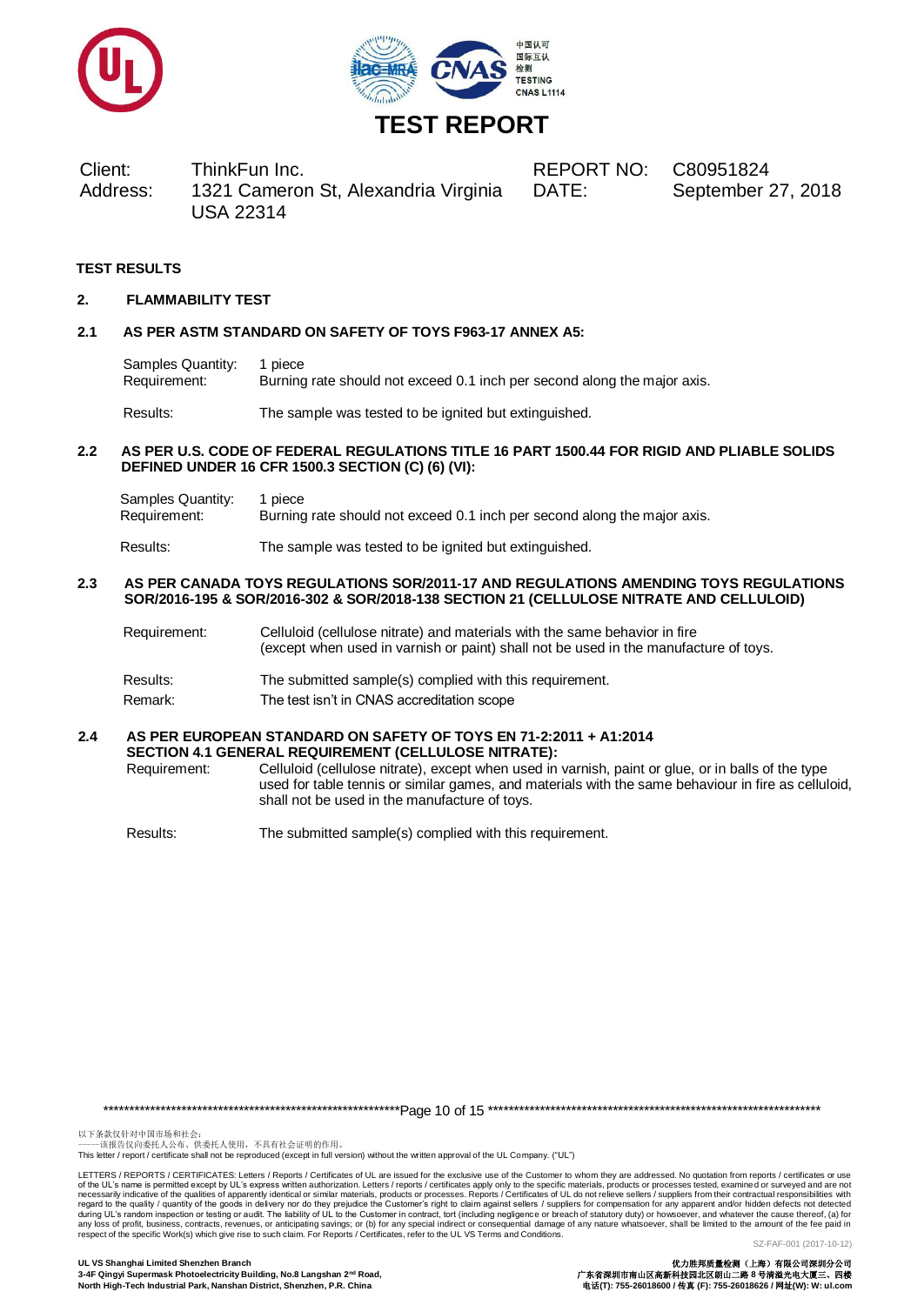



Client: ThinkFun Inc. REPORT NO: C80951824 Address: 1321 Cameron St, Alexandria Virginia USA 22314

DATE: September 27, 2018

# **TEST RESULTS**

### **3. CHEMICAL TESTS:**

| <b>Tested</b><br>Sample ID | <b>Product Description / Sample Group Desc.</b>                           |
|----------------------------|---------------------------------------------------------------------------|
| 001                        | Back Spin                                                                 |
| 002                        | Black plastic (spinning disc) (From 001)                                  |
| 003                        | Red plastic (ball & slot) (From 001)                                      |
| 004                        | Light green plastic (ball & slot) (From 001)                              |
| 005                        | Yellow plastic (ball & slot) (From 001)                                   |
| 006                        | Pink-purple plastic (ball & slot) (From 001)                              |
| 007                        | Orange plastic (ball & slot) (From 001)                                   |
| 008                        | Light blue plastic (ball & slot) (From 001)                               |
| 009                        | Dark blue plastic (ball & slot) (From 001)                                |
| 010                        | Dark green plastic (ball & slot) (From 001)                               |
| 011                        | Purple plastic (ball & slot) (From 001)                                   |
| 012                        | White paper sheet with multicolor coatings (instruction sheet) (From 001) |
| 013                        | Transparent plastic (blister) (From 001)                                  |
| 014                        | Transparent plastic adhesive tape (joint on spinning disc) (From 001)     |
| 015                        | Transparent plastic adhesive tape (joint on box) (From 001)               |
| 016                        | White paper card with multicolor coatings (box) (From 001)                |

**3.1 Total Lead Content In Substrates [ASTM F963-17 Section 4.3.5.2 (2)(a)] Test Method : CPSC-CH-E1001-08.3 (Metal Substrates) / CPSC-CH-E1002-08.3 Section IA & IIA (Non-Metal Substrates)**

|                                                                                                             | <b>Requirement</b> | <b>Reporting</b> | Sample, mg/kg |             |         |             |
|-------------------------------------------------------------------------------------------------------------|--------------------|------------------|---------------|-------------|---------|-------------|
| <b>Elements</b>                                                                                             | <u>(Max.)</u>      | <b>Limit</b>     | 002+003+004   | 005+006+007 | 008+009 | $010 + 011$ |
| Lead (Pb)                                                                                                   | 100                | 10               | $<$ 10        | ~10         | < 10    | $<$ 10      |
| Rating<br><b>PASS</b><br><b>PASS</b><br><b>PASS</b><br><b>PASS</b>                                          |                    |                  |               |             |         |             |
| Remark:<br>-All concentrations expressed in milligrams per kilogram of Tested Parts<br>-"<" means less than |                    |                  |               |             |         |             |

-Method for determination of Lead (Pb) is determined by Inductively Coupled Plasma Spectroscopy. -The test results only apply to the items tested.

\*\*\*\*\*\*\*\*\*\*\*\*\*\*\*\*\*\*\*\*\*\*\*\*\*\*\*\*\*\*\*\*\*\*\*\*\*\*\*\*\*\*\*\*\*\*\*\*\*\*\*\*\*\*\*\*\*Page 11 of 15 \*\*\*\*\*\*\*\*\*\*\*\*\*\*\*\*\*\*\*\*\*\*\*\*\*\*\*\*\*\*\*\*\*\*\*\*\*\*\*\*\*\*\*\*\*\*\*\*\*\*\*\*\*\*\*\*\*\*\*\*\*\*\*\*

以下条款仅针对中国市场和社会:<br>-----该报告仅向委托人公布、供委托人使用,不具有社会证明的作用。

This letter / report / certificate shall not be reproduced (except in full version) without the written approval of the UL Company. ("UL")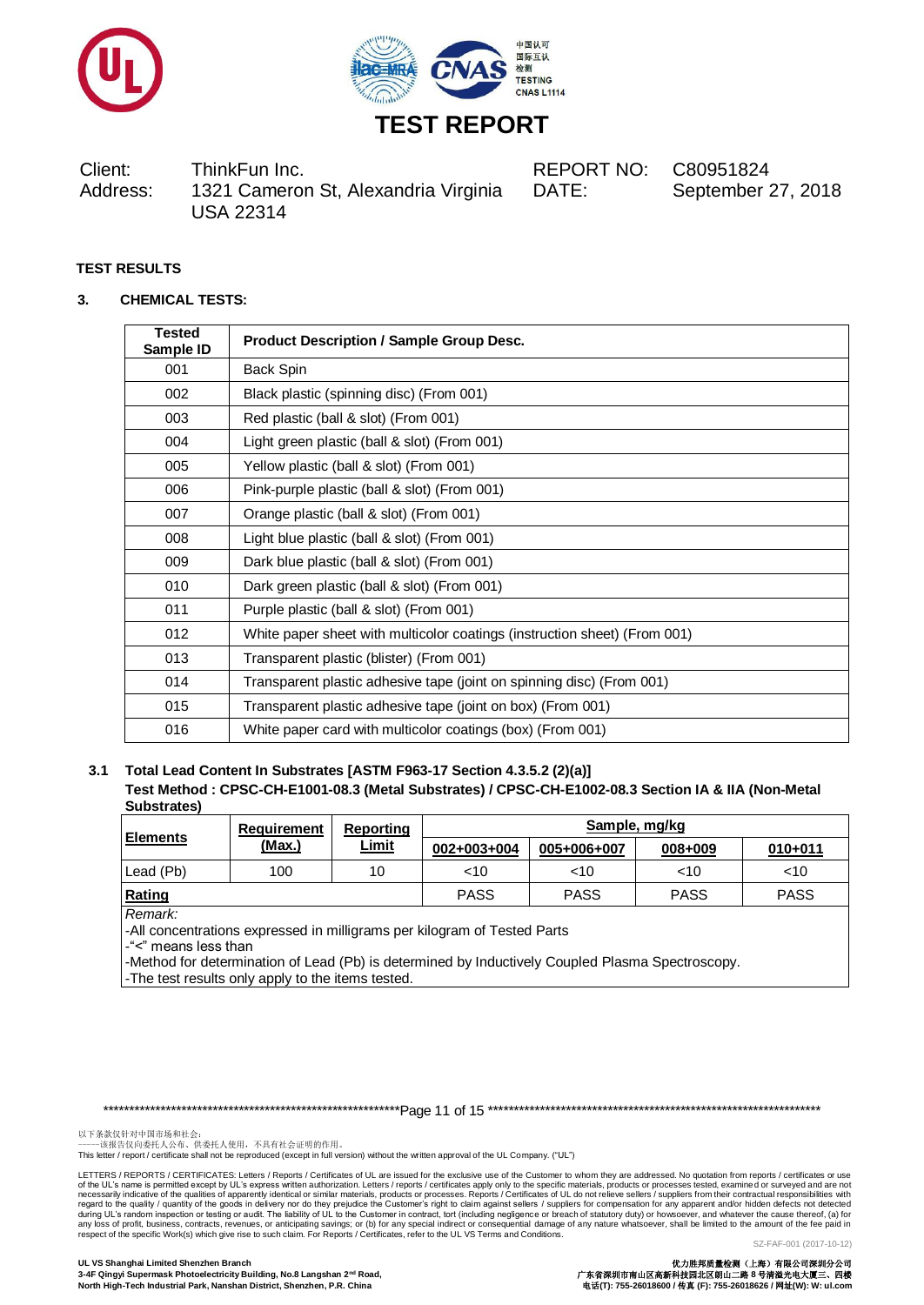



Client: ThinkFun Inc. REPORT NO: C80951824 Address: 1321 Cameron St, Alexandria Virginia USA 22314

DATE: September 27, 2018

### **TEST RESULTS**

**3.2 Total Lead Content In Substrates [Consumer Product Safety Improvement Act Of 2008 Section 101] Test Method: CPSC-CH-E1001-08.3 (Metal Substrates) / CPSC-CH-E1002-08.3 Section IA & IIA (Non-Metal Substrates)**

|                  | Requirement | Reporting    |             | Sample, mg/kg |             |             |
|------------------|-------------|--------------|-------------|---------------|-------------|-------------|
| <b>IElements</b> | (Max.)      | <u>Limit</u> | 002+003+004 | 005+006+007   | 008+009     | $010 + 011$ |
| Lead (Pb)        | 100         | 10           | 10          | ~10           | $<$ 10      | <10         |
| Rating           |             |              | <b>PASS</b> | <b>PASS</b>   | <b>PASS</b> | <b>PASS</b> |

*Remark:*

-All concentrations expressed in milligrams per kilogram of Tested Parts

-"<" means less than

-Method for determination of Lead (Pb) is determined by Inductively Coupled Plasma Spectroscopy.

-The test results only apply to the items tested.

### **3.3 Total Lead Content In Substrates [California Proposition 65 Settlements Of Alameda Superior Court RG07356892]**

**Test Method: CPSC-CH-E1001-08.3 (Metal Substrates) / CPSC-CH-E1002-08.3 Section IA & IIA (Non-Metal Substrates)**

| <b>IElements</b> | Requirement   | Reporting<br><u>Limit</u> | Sample, mg/kg |             |             |             |  |
|------------------|---------------|---------------------------|---------------|-------------|-------------|-------------|--|
|                  | <u>(Max.)</u> |                           | 002+003+004   | 005+006+007 | 008+009     | $010 + 011$ |  |
| Lead (Pb)        | 100           | 10                        | <10           | $<$ 10      | $<$ 10      | ~10         |  |
| Rating           |               |                           | <b>PASS</b>   | <b>PASS</b> | <b>PASS</b> | <b>PASS</b> |  |

*Remark:*

-All concentrations expressed in milligrams per kilogram of Tested Parts

-"<" means less than

-Method for determination of Lead (Pb) is determined by Inductively Coupled Plasma Spectroscopy.

-The test results only apply to the items tested.

\*\*\*\*\*\*\*\*\*\*\*\*\*\*\*\*\*\*\*\*\*\*\*\*\*\*\*\*\*\*\*\*\*\*\*\*\*\*\*\*\*\*\*\*\*\*\*\*\*\*\*\*\*\*\*\*\*Page 12 of 15 \*\*\*\*\*\*\*\*\*\*\*\*\*\*\*\*\*\*\*\*\*\*\*\*\*\*\*\*\*\*\*\*\*\*\*\*\*\*\*\*\*\*\*\*\*\*\*\*\*\*\*\*\*\*\*\*\*\*\*\*\*\*\*\*

以下条款仅针对中国市场和社会:<br>-----该报告仅向委托人公布、供委托人使用,不具有社会证明的作用。

This letter / report / certificate shall not be reproduced (except in full version) without the written approval of the UL Company. ("UL")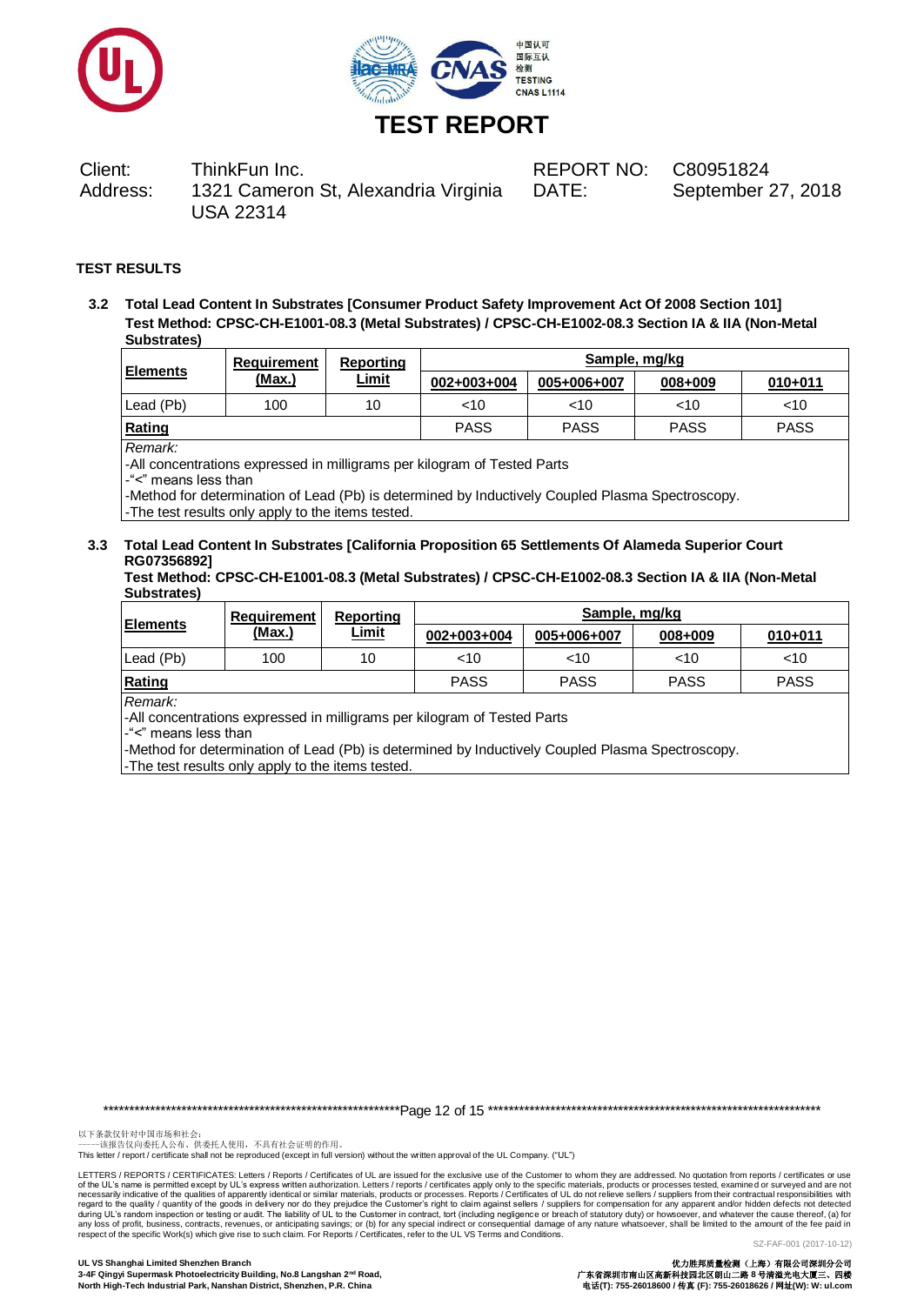



Client: ThinkFun Inc. REPORT NO: C80951824 Address: 1321 Cameron St, Alexandria Virginia USA 22314

DATE: September 27, 2018

### **TEST RESULTS**

# **3.4 Total Heavy Metals In Packaging [NERC Heavy Metals in Packaging Wastes] Test Method: In-house Method**

|                     | <b>Requirement</b> | <b>Reporting</b> | Sample, mg/kg |             |             |  |  |
|---------------------|--------------------|------------------|---------------|-------------|-------------|--|--|
| <b>Elements</b>     | (Max.)             | <b>Limit</b>     | 012           | 013+014+015 | 016         |  |  |
| Lead (Pb)           | 100                | 10               | $<$ 10        | $<$ 10      | $<$ 10      |  |  |
| Cadmium (Cd)        | 100                | 5                | $<$ 5         | $5$         | $<$ 5       |  |  |
| Chromium VI (Cr VI) | 100                | 10               | $<$ 10        | $<$ 10      | $<$ 10      |  |  |
| Mercury (Hg)        | 100                | 5                | $5$           | $5$         | $5$         |  |  |
| Sum                 | 100                | 30               | $30$          | $30$        | $30$        |  |  |
| Rating              |                    |                  | <b>PASS</b>   | <b>PASS</b> | <b>PASS</b> |  |  |
| Remark:             |                    |                  |               |             |             |  |  |

-All concentrations expressed in milligrams per kilogram

-"<" means less than

-Method for determination of Lead (Pb), Cadmium(Cd), Chromium VI (Cr VI) and Mercury(Hg) are determined by Inductively Coupled Plasma Spectroscopy.

-The test results only apply to the items tested.

*The test isn't in CNAS accreditation scope:*

# **3.5 Total Lead Content [Canada Consumer Products Containing Lead Regulations (SOR/2018-83)] Test Method: In-house method reference with CPSC-CH-E1002-08.3 / CPSC-CH-E1001-08.3 / CPSC-CH-E1003-09.1**

| <b>IElements</b> | Requirement<br>(Max.) | Reporting<br><u>Limit</u> | Sample, mg/kg |             |             |             |  |
|------------------|-----------------------|---------------------------|---------------|-------------|-------------|-------------|--|
|                  |                       |                           | 002+003+004   | 005+006+007 | 008+009     | $010 + 011$ |  |
| Lead (Pb)        | 90                    | 10                        | < 10          | < 10        | < 10        | < 10        |  |
| Rating           |                       |                           | <b>PASS</b>   | <b>PASS</b> | <b>PASS</b> | <b>PASS</b> |  |

*Remark:*

-All concentrations expressed in milligrams per kilogram

-"<" means less than

-Method for determination of each element present: Lead (Pb) is determined by Inductively Coupled Plasma Spectroscopy.

-The test results only apply to the items tested.

*The test isn't in CNAS accreditation scope*

\*\*\*\*\*\*\*\*\*\*\*\*\*\*\*\*\*\*\*\*\*\*\*\*\*\*\*\*\*\*\*\*\*\*\*\*\*\*\*\*\*\*\*\*\*\*\*\*\*\*\*\*\*\*\*\*\*Page 13 of 15 \*\*\*\*\*\*\*\*\*\*\*\*\*\*\*\*\*\*\*\*\*\*\*\*\*\*\*\*\*\*\*\*\*\*\*\*\*\*\*\*\*\*\*\*\*\*\*\*\*\*\*\*\*\*\*\*\*\*\*\*\*\*\*\*

以下条款仅针对中国市场和社会:<br>-----该报告仅向委托人公布、供委托人使用,不具有社会证明的作用。

This letter / report / certificate shall not be reproduced (except in full version) without the written approval of the UL Company. ("UL")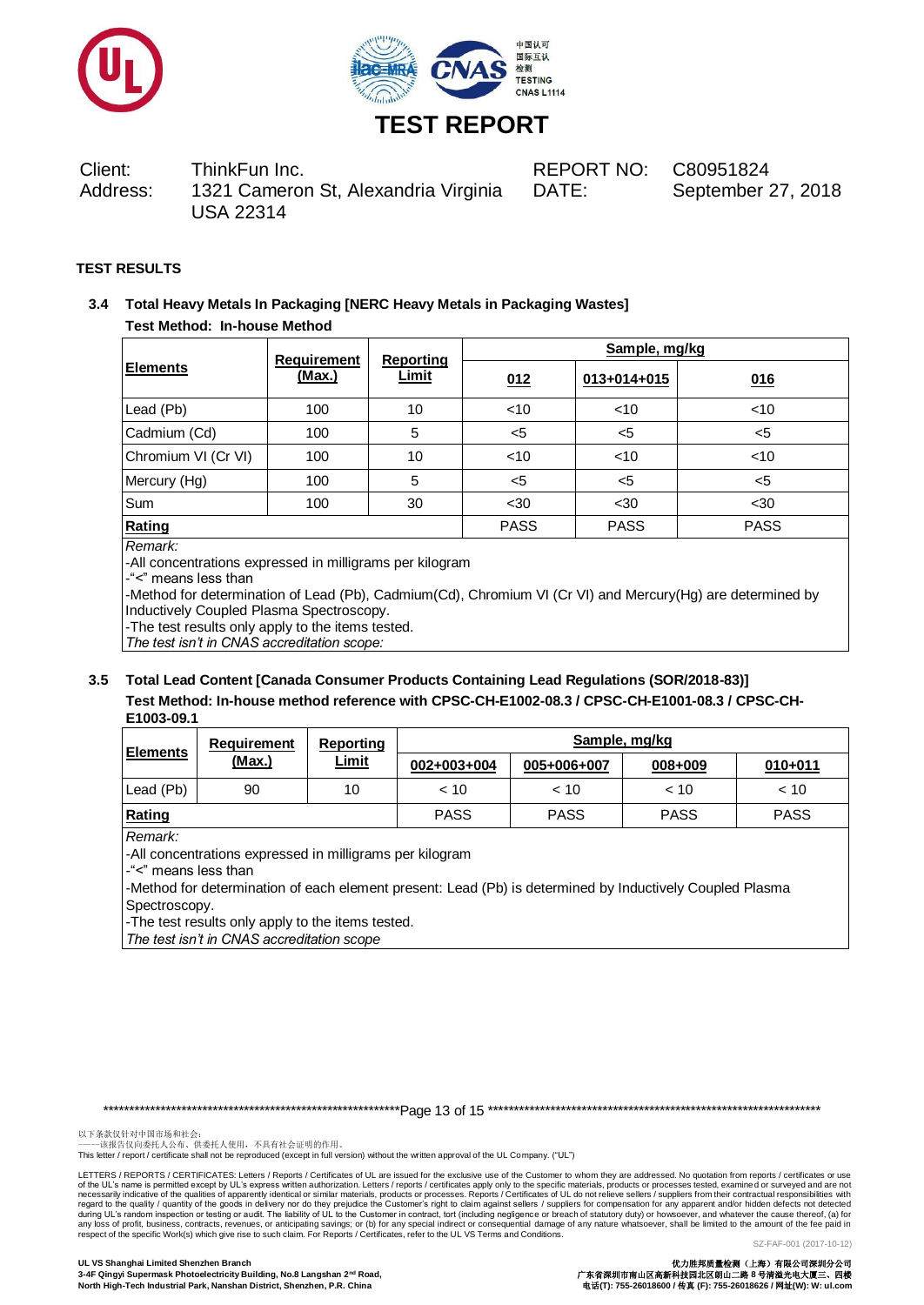



Client: ThinkFun Inc. REPORT NO: C80951824 Address: 1321 Cameron St, Alexandria Virginia USA 22314

DATE: September 27, 2018

# **TEST RESULTS**

# **3.6 Total Cadmium Content In Plastic [Point 23 Of The Annex XVII Of The Regulation (EC) No. 1907/2006 (REACH) With Further Amendment]**

# **Test Method : EN 1122:2001 Method B**

| <b>Elements</b> | Requirement<br><u>(Max.)</u> | Reporting<br><u>Limit</u> | Sample, mg/kg |             |             |             |
|-----------------|------------------------------|---------------------------|---------------|-------------|-------------|-------------|
|                 |                              |                           | 002+003+004   | 005+006+007 | 008+009     | $010 + 011$ |
| Cadmium (Cd)    | 100                          | 10                        | <10           | $<$ 10      | $<$ 10      | <10         |
| Rating          |                              |                           | <b>PASS</b>   | <b>PASS</b> | <b>PASS</b> | <b>PASS</b> |

*Remark:*

-All concentrations expressed in milligrams per kilograms

-"<" means less than

-Method for determination of cadmium (Cd) is determined by Inductively Coupled Plasma Spectroscopy.

-The test results only apply to the items tested.

# **3.7 Total Heavy Metals In Packaging [94/62/EC]**

# **Test Method : In-house Method**

| <b>Elements</b>     | Requirement | Reporting | Sample, mg/kg |             |             |  |
|---------------------|-------------|-----------|---------------|-------------|-------------|--|
|                     | (Max.)      | Limit     | 012           | 013+014+015 | 016         |  |
| Lead (Pb)           | 100         | 10        | < 10          | $<$ 10      | < 10        |  |
| Cadmium (Cd)        | 100         | 5         | $<$ 5         | $<$ 5       | <5          |  |
| Chromium VI (Cr VI) | 100         | 10        | $<$ 10        | $<$ 10      | < 10        |  |
| Mercury (Hg)        | 100         | 5         | $<$ 5         | <5          | <5          |  |
| <b>Sum</b>          | 100         | 30        | $30$          | $30$        | $30$        |  |
| Rating              |             |           | <b>PASS</b>   | <b>PASS</b> | <b>PASS</b> |  |

*Remark:*

-All concentrations expressed in milligrams per kilogram

-"<" means less than

-Method for determination of Lead (Pb), Cadmium(Cd), Chromium VI (Cr VI) and Mercury(Hg) are determined by Inductively Coupled Plasma Spectroscopy.

-The test results only apply to the items tested.

*The test isn't in CNAS accreditation scope:*

\*\*\*\*\*\*\*\*\*\*\*\*\*\*\*\*\*\*\*\*\*\*\*\*\*\*\*\*\*\*\*\*\*\*\*\*\*\*\*\*\*\*\*\*\*\*\*\*\*\*\*\*\*\*\*\*\*Page 14 of 15 \*\*\*\*\*\*\*\*\*\*\*\*\*\*\*\*\*\*\*\*\*\*\*\*\*\*\*\*\*\*\*\*\*\*\*\*\*\*\*\*\*\*\*\*\*\*\*\*\*\*\*\*\*\*\*\*\*\*\*\*\*\*\*\*

以下条款仅针对中国市场和社会:<br>-----该报告仅向委托人公布、供委托人使用,不具有社会证明的作用。

This letter / report / certificate shall not be reproduced (except in full version) without the written approval of the UL Company. ("UL")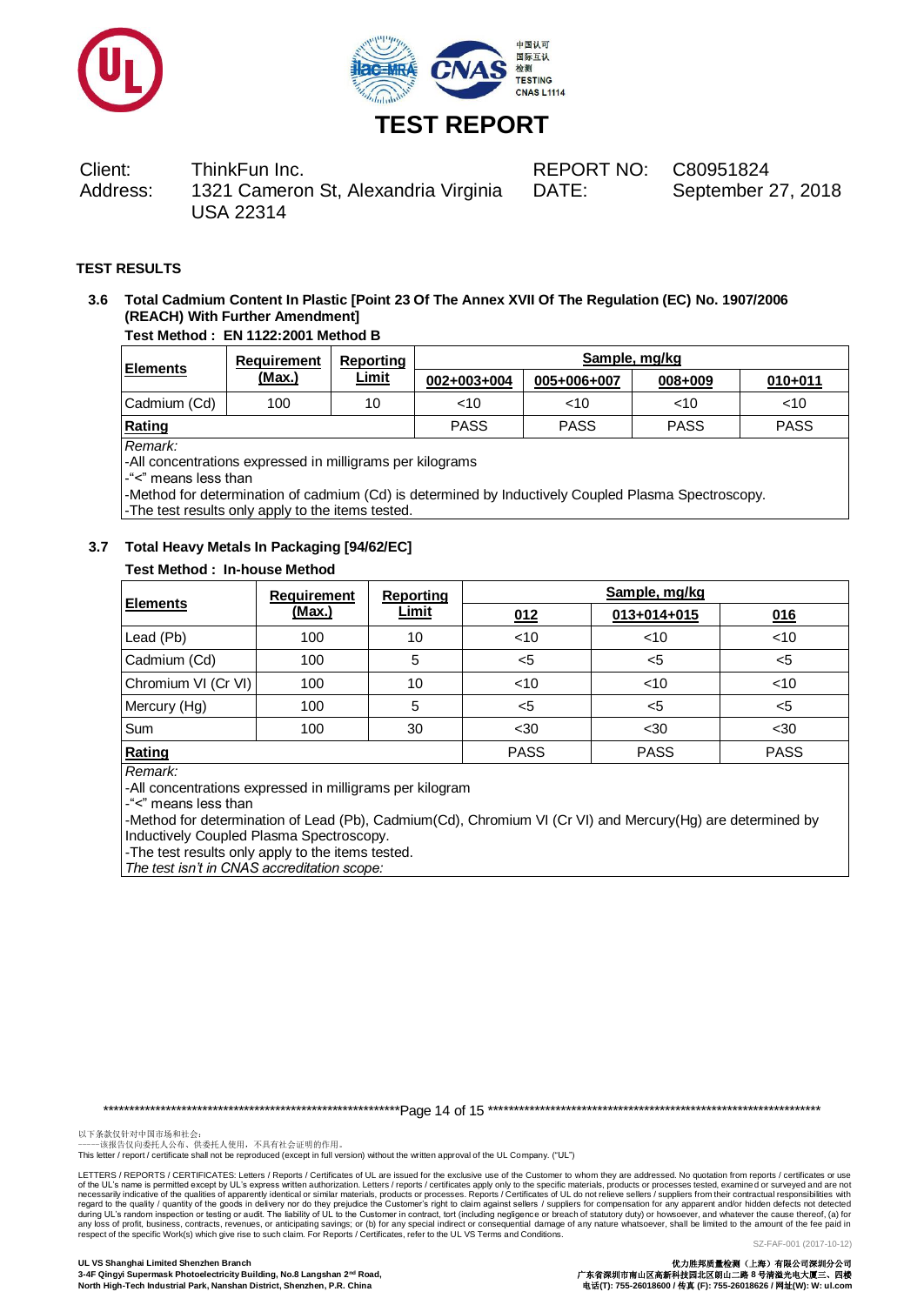



Client: ThinkFun Inc. REPORT NO: C80951824 Address: 1321 Cameron St, Alexandria Virginia USA 22314

DATE: September 27, 2018

 $\overline{000}$ 

**Product Photo:**



\*\*\*\*\*\*\*\*\*\* THE END \*\*\*\*\*\*\*\*\*

\*\*\*\*\*\*\*\*\*\*\*\*\*\*\*\*\*\*\*\*\*\*\*\*\*\*\*\*\*\*\*\*\*\*\*\*\*\*\*\*\*\*\*\*\*\*\*\*\*\*\*\*\*\*\*\*\*Page 15 of 15 \*\*\*\*\*\*\*\*\*\*\*\*\*\*\*\*\*\*\*\*\*\*\*\*\*\*\*\*\*\*\*\*\*\*\*\*\*\*\*\*\*\*\*\*\*\*\*\*\*\*\*\*\*\*\*\*\*\*\*\*\*\*\*\*

以下条款仅针对中国市场和社会:<br>-----该报告仅向委托人公布、供委托人使用,不具有社会证明的作用。

This letter / report / certificate shall not be reproduced (except in full version) without the written approval of the UL Company. ("UL")